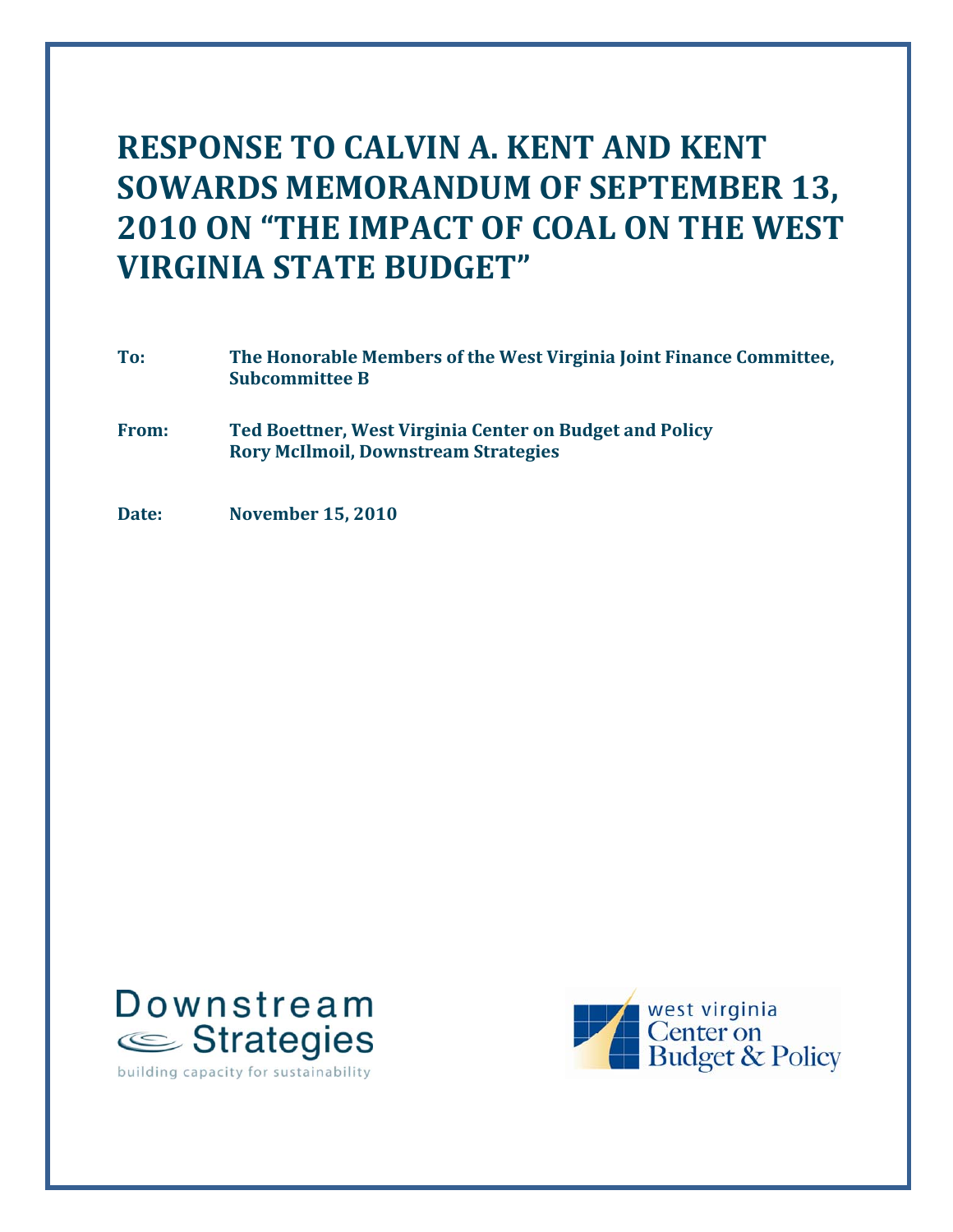#### To: The Honorable Chairs and Members of Finance Subcommittee B

We would like to thank you for the opportunity to present the findings of our study, "The Impact of Coal on the West Virginia State Budget," on September 13, 2010. The aim of our presentation was to expand the public dialogue and promote discussion of not just the benefits of the coal industry on our state's budget, but also the costs. We hope that the committee considers both the benefits and the full range of costs—now and in the future—in their consideration of state fiscal policy as it relates to the coal industry.

We present this memorandum to respond to the criticisms presented by Marshall University Professor Calvin A. Kent on September 13, 2010. Professor Kent, along with Kent Sowards of Marshall University, submitted to the committee a detailed memorandum outlining their response to our report (hereinafter referred to as the Kent Memo). Unfortunately, there was little time left in the committee meeting to respond to Professor Kent's presentation or the information contained in his submitted memorandum. We would now like to take the opportunity to do so.

First, we are very appreciative of Professor Kent's and Mr. Sowards' time and diligence in reviewing our report. We agree with a number of their suggestions and incorporate these into our updated findings and results, which are contained within this document. However, several of their critiques are simply incorrect and fail to acknowledge many of the costs associated with coal mining. To better illustrate these points, we offer a comprehensive response for your consideration.

We are encouraged that our report stimulated a dialogue, and we hope that the conversation continues and that the committee funds a more comprehensive study as suggested by Delegate Nancy Guthrie. Understanding the true impact of the coal industry for the state budget and for the economy is vital when making policy decisions pertaining to energy and economic development that will impact our state for years and decades to come.

We appreciate your time in reviewing the response, and please do not hesitate to contact us if you have any questions or comments.

With warm regards,

Ted Boettner, Executive Director West Virginia Center on Budget and Policy

Jucil :

Rory McIlmoil, Project Manager Downstream Strategies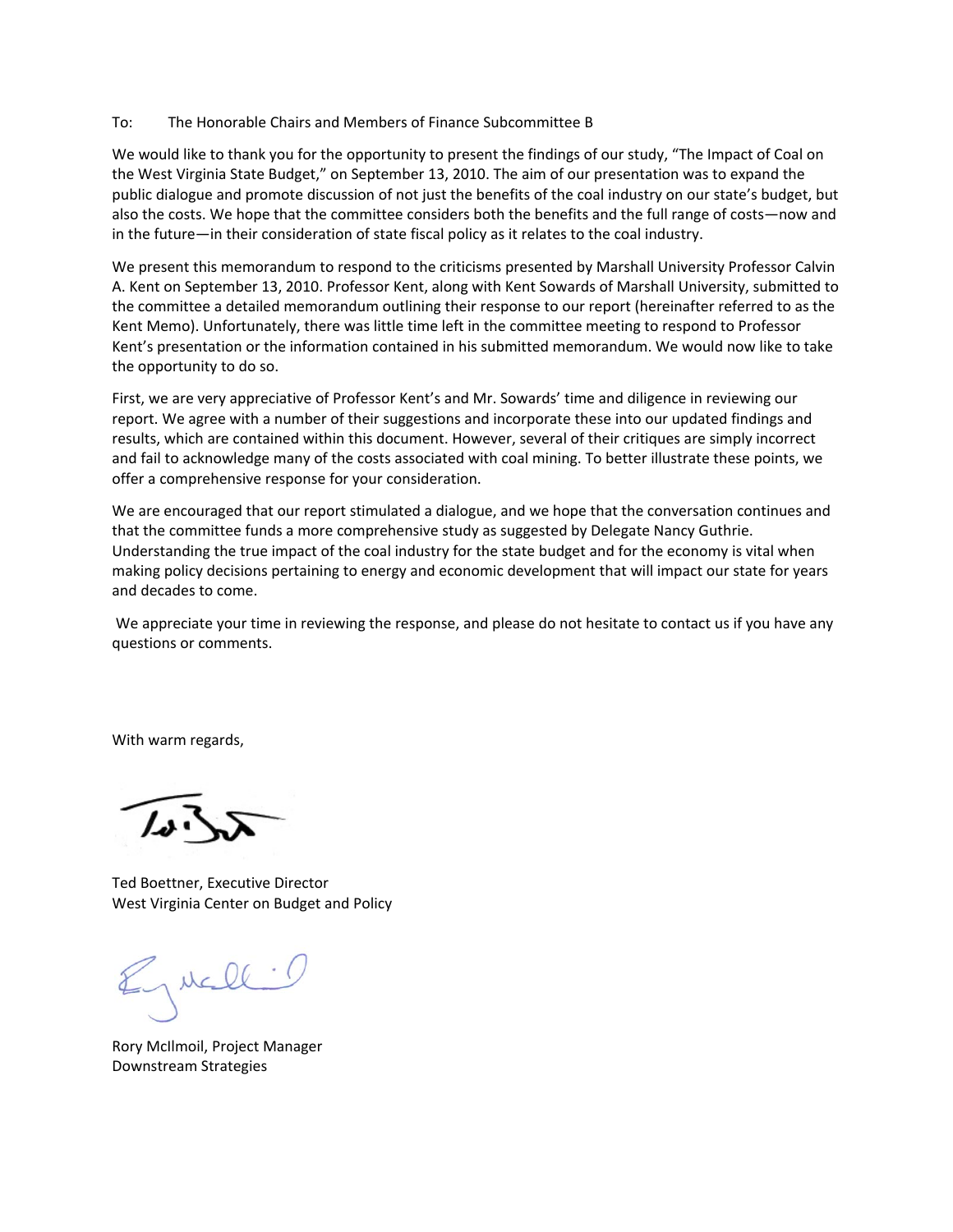## **EXECUTIVE SUMMARY**

This response is structured in the same manner as the Kent Memo, and proceeds by first repeating each criticism and then responding. The first section addresses direct coal industry revenues, for which there is significant disagreement between our report and the Kent Memo on the methods used and the items that should be included in the analysis. The following sections address off‐budget tax expenditures supporting the coal industry, as well as employment‐related revenues and expenditures attributable to coal. At the end of this response, we provide a table detailing the revenues and expenditures associated with the coal industry for FY2009. This table is the same as the net impact table provided in our original report, but reflects our revisions based on the criticisms put forth in the Kent Memo that we feel are valid.

## **Direct coal industry revenues**

Lack of consideration of coal's impacts on funds other than the General Revenue Fund and State Road Fund The Kent Memo argues that our report should have analyzed all Funds that make up the state budget, rather than just the General Revenue Fund (GRF) and State Road Fund (SRF). However, only the GRF and SRF exist as funds through which general state tax sources, including coal-related taxes and fees, are collected and distributed *for the benefit of the public*. This fact precludes inclusion of federal funds, Lottery Funds, and Special Revenue Funds.<sup>1</sup> This allows us to estimate the net impact of coal more directly by excluding flows of money that (1) do not originate from the collection of general taxes applicable to all industries or citizens operating or living in West Virginia, and (2) are not expended on pre‐determined priorities, as is the case with Special Revenues.

### **Exclusion of workers' compensation coal tax and special reclamation tax**

If the coal industry did not exist in West Virginia, then the workers' compensation and special reclamation tax would not be necessary. We were correct to exclude the workers' compensation coal tax and special reclamation tax from our analysis, as these are Special Revenues collected specifically for the purpose of covering costs associated with past coal industry activity.

### **Exclusion of personal income tax revenues**

We chose to exclude employment-related personal income tax (PIT) revenues from the direct coal industry revenues of our report, and instead calculated these revenues in the employment sections. Therefore, in our accounting of the total net impact of the coal industry on the state budget, we actually include PIT revenues paid by coal industry employees as a benefit to the state budget attributable to coal industry activity.

### **Exclusion of local property tax revenues**

We agree with the Kent Memo that we should have included local property tax revenues in our analysis, rather than just the \$360,000 in state property tax revenues from coal. However, only \$31.5 million of local property taxes actually impact the state budget—rather than the \$90.8 million claimed by the Kent Memo. This is because the only cost to the GRF of an elimination of coal property tax revenues would be the additional State Aid to Schools funds to county school boards. The \$90.8 figure proposed by the Kent Memo is the total revenue for not just county school boards, but also county government and municipalities, and it is therefore inappropriate to attribute the full value as a benefit to the state (or, in other words, as an avoided cost to the state). *We add \$31.5 million to our revised estimate of direct coal‐industry revenues.*

### **Partial exclusion of coal severance tax revenues**

Transfers from the coal severance tax revenue stream to the Workers' Compensation Debt Reduction Fund and the Infrastructure Fund do not benefit the State budget, and indeed represent a cost to the state since they are effectively removed from the coal severance tax revenue pool, and thus the GRF. Therefore, our report does not account for them in the calculation of direct revenues attributable to the coal industry.

Page | 1 1 For example, the health care provider tax that is included in the Special Revenue Fund is used to fund the state's Medicaid program.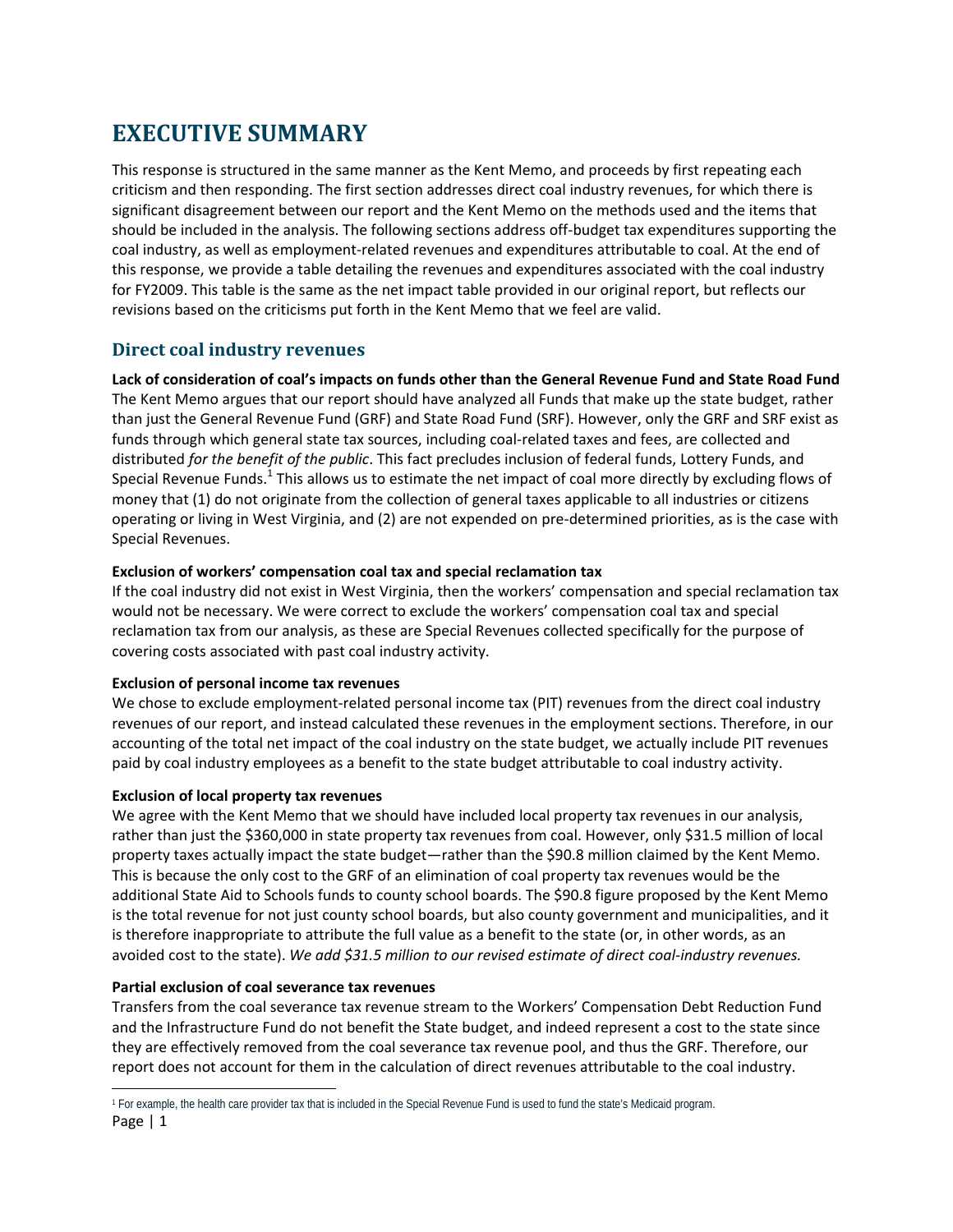#### **Underestimation of corporate net income and business franchise tax revenues**

Our estimate for coal-related corporate net income and business franchise tax (CNIT/BFT) revenues is accurate. While our estimate was \$6.6 million less than the estimate of \$25.6 million reported in "The West Virginia Coal Economy 2008," produced by West Virginia University's Bureau of Business and Economic Research and Marshall University's Center for Business and Economic Research (BBER/CBER), the discrepancy is explained by the difference in the period of analysis: our calculation covers FY2009, while BBER/CBER's covers calendar year 2008. Adjusting for this difference results in a new BBER/CBER value approximately equal to our own. Therefore, we consider our reported CNIT/BFT revenue value to be accurate.

**In summary, we present a revised estimate for FY2009 direct coal industry revenues of \$338.8 million.** This reflects an increase over our original estimate of \$307.3 million, and stands in contrast, for the reasons provided, to the estimate of \$676.3 million reported in the Kent Memo.

### **Onbudget expenditures supporting coal: repairs to coal haul roads and bridges**

The only criticism in the Kent Memo of our estimated on-budget expenditures for supporting or regulating the coal industry pertains to the estimated state expenditure for repairing damages to roads and bridges on coal haul roads that are not a part of the Coal Resource Transportation System (CRTS). The Kent Memo argues that we overestimated non‐CRTS expenditures from the SRF because we (1) inappropriately extrapolated from per-mile costs for repairing CRTS roads in order to estimate non-CRTS expenditures, and (2) assumed that all damages were the result of the operation of coal trucks.

We respond by asserting that official state data for such expenditures, additional data and information pertaining to trucks operating on non‐CRTS roads, and a more precise method for estimating non‐CRTS expenditures are not available. **Therefore, our original estimated expenditure of \$25.7 million for non‐CRTS roads is the best available estimate generated using the best available data and information, and we maintain that total expenditures from the SRF for repairing roads and bridges damaged by coal haul trucks amounted to approximately \$93.0 million in FY2009.**

Furthermore, we note that the estimated non-CRTS expenditure represents only 28% of our total estimated on‐budget expenditure for repairing roads and bridges damaged by coal haul trucks, with the remaining 72% being spent for repairs to the CRTS. The Kent Memo's neglect of the expenditures pertaining to damages from overweight coal trucks operating on CRTS roads distracts from the primary purpose of, and conclusions drawn from our analysis of coal truck‐related costs to the state budget, *most notably that state taxpayers,* rather than the coal industry, are paying a heavy cost for the operation of coal trucks on state roads, *particularly on the CRTS roads in the southern counties*.

### **Offbudget tax expenditures supporting coal**

#### **Presenting tax expenditures as a cost to the state budget is inappropriate**

The Kent Memo generally questions the inclusion of tax expenditures in our accounting of the coal industry's net impact on the state budget. More specifically, while recognizing their impact as a source of foregone revenue, the Kent Memo argues against the consideration of tax expenditures by questioning the underlying assumption that they behave in the same manner as direct on‐budget expenditures. However, Harvard economist Martin Feldstein, a former economic advisor to President Reagan and regular contributor to the *Wall Street Journal*, finds that:

*"…because they [tax expenditures] result in the loss of revenue that would otherwise be collected by the government—they are equivalent to direct government expenditures. That's why tax and budget experts refer to them as "tax expenditures."*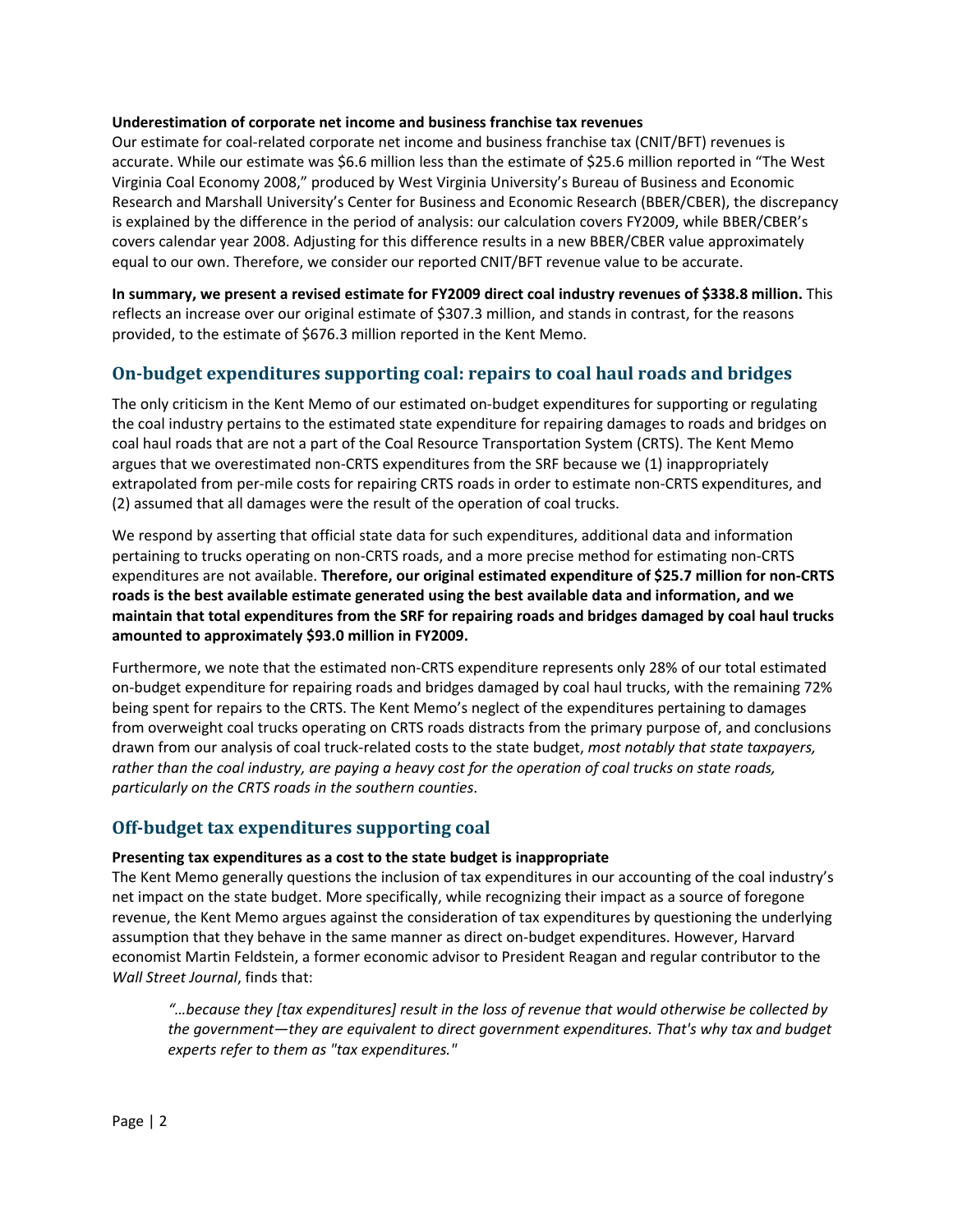#### **Purchase for resale tax exemption (for coal)**

We agree with the Kent Memo that the "purchase for resale" tax exemption should not have been included in the report, as most other states do not tax these intermediate inputs and the exemption is uniform across all industries. *Therefore, we deduct this expenditure, estimated at a value of \$85.5 million in our report, from the total estimated value for tax expenditures supporting the coal industry.*

#### **Direct use tax exemption for natural resource production and reclamation**

We disagree with the Kent Memo that the natural resource production tax exemption, which applies to certain purchases made by coal companies in the process of producing coal, should have been excluded from our analysis. This is because the exemption is not uniformly applied to other businesses. Many West Virginia businesses pay a 6% sales tax on major inputs to their business, such as software. Unless the state moves to provide an across‐the‐board sales and use tax exemption for all direct use business purchases, we hold that these purchases qualify as a tax expenditure specifically aimed at supporting the coal industry. *Therefore, we maintain that the direct use natural resource production exemption reflects a source of foregone revenue, and therefore a cost specifically associated with supporting coal industry activity.*

#### **Thin‐seam coal tax credit**

Finally, an off-budget expenditure not calculated in our report, but that represents a cost to the GRF that should have been accounted for, is the thin‐seam coal tax credit, valued at \$68.7 million in 2008 and \$54.6 million in 2009. Therefore, the average value of the thin-seam tax credit for 2008 and 2009 was \$61.7 million, and we use this value in our revised estimate of off-budget expenditures supporting the coal industry in *FY2009.*

After adjusting for these revisions, our new estimate for total off-budget expenditures supporting the coal **industry in FY2009 amounts to \$150.0 million.** This represents a reduction of approximately \$23.8 million from our original estimate.

## **Expenditures supporting direct and indirect coalrelated employment**

The Kent Memo's primary argument relating to our calculation of employment‐related expenditures is that our method errs in using a per‐employee factor instead of a per‐capita factor, and thereby overestimates state expenditures for supporting direct and indirect coal‐related employment by assuming that the only people receiving benefits from state expenditures are those who are employed, when in fact all citizens receive benefits from state expenditures. *While we recognize that there is more than one possible method for* calculating state expenditures for coal employees, we maintain that there is a strong argument, and even a *precedent, for estimating expenditures based on a per‐employee factor.*

Our method approximates the method used for a 1980 study titled "The Fiscal Impact of the Kentucky Coal Industry" that was commissioned by the Kentucky Legislative Research Commission and conducted by respected economist Richard G. Sims. The underlying assumption is that a coal miner's income supports more than just the miner, as it is likely that the miner is the primary income earner in the family. Therefore, state expenditures to support the coal miner automatically represent expenditures to support the miner's family members. Calculating an employment-related expenditure based on a per-capita factor, as recommended by the Kent Memo, ignores this fact. The Sims methodology, upon which our calculation was ultimately based, produces an estimate that nearly equals our own, and serves as a precedent that we choose to follow in conducting our analysis.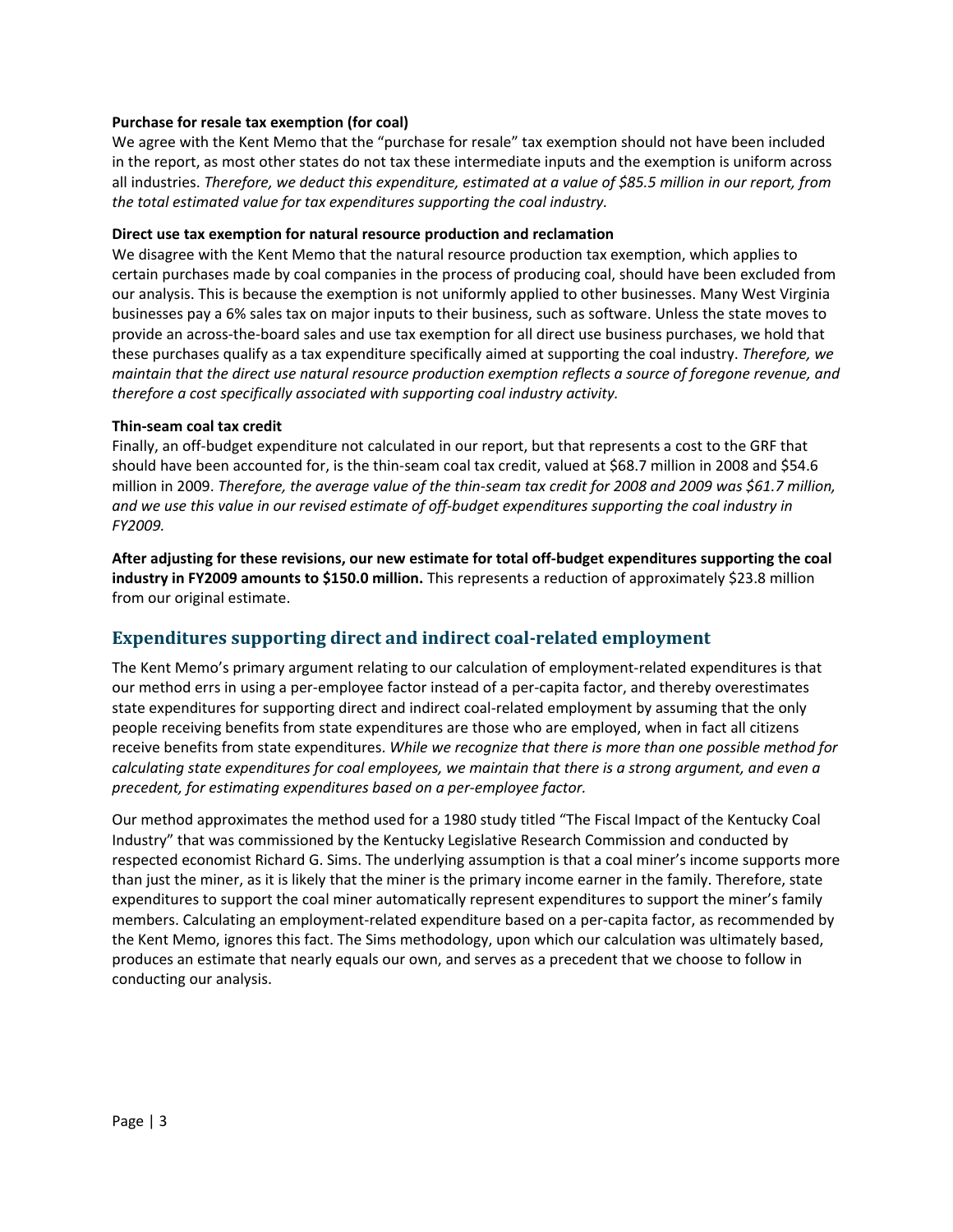## **Revised estimate of coal's net impact on the state budget**

The Kent Memo claims that the actual net impact of the coal industry on the state budget amounts to a benefit of \$490.2 million. As we explain in this response memo, this value is far from accurate. **Taking into account and adjusting for the Kent Memo's valid criticisms, we present a revised estimate that the net** impact of the coal industry on the West Virginia state budget amounted to a cost of \$42.2 million in **FY2009.**

The following table provides a breakdown of the revenues and expenditures attributable to the coal industry.

| Item                        | <b>General Revenue Fund</b> | <b>State Road Fund</b> | <b>Total</b>       |
|-----------------------------|-----------------------------|------------------------|--------------------|
| Direct coal industry        |                             |                        |                    |
| Revenues                    | \$336,010,000               | \$2,770,000            | \$338,780,000      |
| On-budget expenditures      | ( \$20, 710, 000)           | ( \$93,000,000)        | ( \$113, 710, 000) |
| <b>Estimated net impact</b> | \$315,300,000               | (\$90,230,000)         | \$225,070,000      |
|                             |                             |                        |                    |
| Off-budget expenditures     | (\$150,000,000)             | not calculated         | (\$150,000,000)    |
| New estimated net impact    | \$165,300,000               | (\$90,230,000)         | \$75,070,000       |
|                             |                             |                        |                    |
| Direct coal employment      |                             |                        |                    |
| Revenues                    | \$108,300,000               | \$17,240,000           | \$125,540,000      |
| Expenditures                | ( \$106, 410, 000)          | ( \$19,480,000)        | (125, 890, 000)    |
| <b>Estimated net impact</b> | \$1,890,000                 | ( \$2, 240, 000 ]      | ( \$350,000]       |
|                             |                             |                        |                    |
| <b>Indirect employment</b>  |                             |                        |                    |
| Revenues                    | \$128,900,000               | \$39,000,000           | \$167,900,000      |
| Expenditures                | (\$240,700,000)             | ( \$44,070,000]        | ( \$284, 770, 000) |
| <b>Estimated net impact</b> | ( \$111, 800, 000)          | ( \$5,070,000]         | ( \$116, 870, 000] |
|                             |                             |                        |                    |
| Total                       |                             |                        |                    |
| Revenues                    | \$573,210,000               | \$59,010,000           | \$632,220,000      |
| Expenditures                | ( \$517, 820, 000)          | ( \$156, 550, 000)     | ( \$674, 370, 000) |
| <b>Estimated net impact</b> | \$55,390,000                | (\$97,540,000)         | (\$42,150,000)     |

|  | Table ES-1: Revised summary of revenues, expenditures, and net impact of the coal industry |
|--|--------------------------------------------------------------------------------------------|
|  |                                                                                            |

## **Legacy costs**

While our analysis provides a snapshot of the coal industry's impact on the state budget for a single year (FY2009), it is perhaps of greater importance to recognize that this value fails to capture the significant legacy costs resulting from past coal industry activity that have yet to be funded. **These costs, which include damages to roads and bridges and funding needs for reclaiming all abandoned mine land and bond forfeiture coal mine sites in the state, amount to nearly \$5 billion.**

Therefore, we recommend that the committee act upon Delegate Nancy Guthrie's request for an independent, comprehensive report examining the full range of cost and benefits to the state and the public resulting from coal industry activity. Further, the Legislature should consider the information contained in our original report, as well as that provided in this document, and re‐examine state policy as it relates to energy and economic development, to the extent that it supports the coal industry. The Legislature should consider enacting new policies that reflect a recognition of these realities, and that ensure that the coal industry, rather than the state taxpayers, pay for the costs associated with coal‐related activity.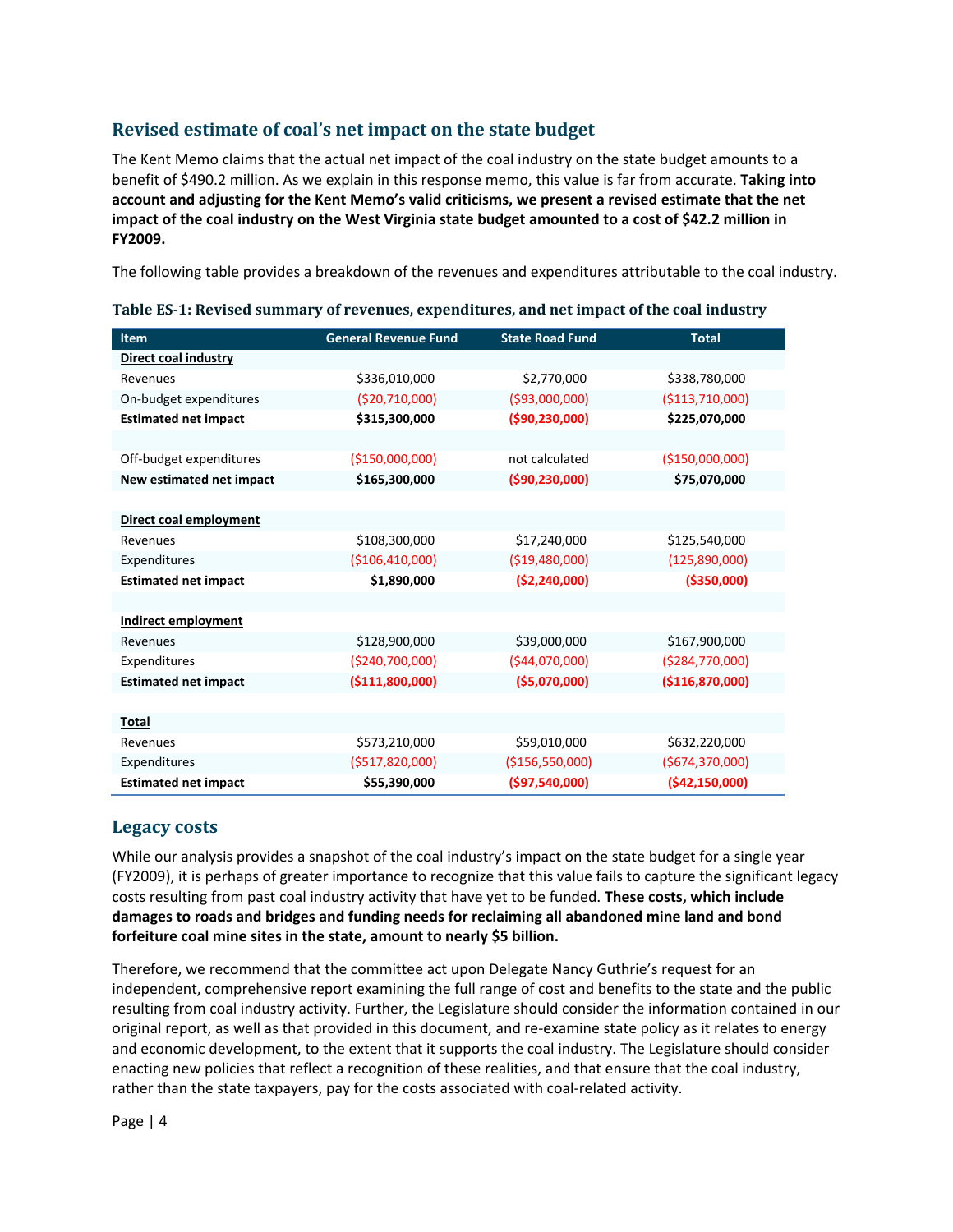## **1. DIRECT COAL INDUSTRY: REVENUES**

The Kent Memo asserts that our estimate of \$307.3 million in total direct coal industry revenue is less than half of the estimated \$676.2 million reported by West Virginia University's Bureau of Business and Economic Research and Marshall University's Center for Business and Economic Research (BBER/CBER),<sup>2</sup> and therefore underestimates coal‐related revenue by \$360 million. This section addresses each direct coal industry‐related revenue; however, it first addresses the exclusions for which the Kent Memo claims our report was in error.

## **1.1 Excluded tax revenues**

The Kent Memo claims that our report should have included revenues from the workers' compensation coal tax, special reclamation tax, and personal income taxes (PIT). The workers' compensation tax and special reclamation tax are collected specifically for paying off previous debts resulting from costs associated with coal industry activity. The PIT is a separate case, as discussed in this section.

Workers' compensation taxes and special reclamation fees are Special Revenues, and are collected solely for the purpose of ensuring that the coal industry, rather than the public, is required to pay for historical costs resulting from coal industry activity. Therefore, they are not a shared public responsibility or benefit, and neither contributes to the state budget since they do not impact the General Revenue Fund (GRF) or State Road Fund (SRF). Assuming the taxes and fees collected are at least equal to the estimated cost of coal‐ related workers' compensation claims and reclamation needs—as they should be—then the net impact of these revenues is zero, at best. **In total, the value of these two revenues as reported in the BBER/CBER report is an estimated \$93.6 million for 2008.**

In relation to PIT, contrary to the assertion in the Kent Memo, we included PIT revenues. However, we represent it as a revenue attributable to direct coal employment—as PIT is a tax paid by the employee rather than as a revenue attributable to the coal companies. In our accounting of net impact, both industryrelated and employment-related revenues (and expenditures) are considered together, meaning that the PIT revenues are still attributed to the coal industry; they are merely presented in the chapter on employment rather than on direct industry impacts. We attribute a total PIT revenue of \$128.9 million to the coal industry, as paid by those directly and indirectly employed as a result of coal industry activity. **This value is approximately \$86 million greater than the \$46 million in coal‐related PIT revenues reported by BBER/CBER.**

## **1.2 Property taxes**

The Kent Memo asserts that our report errs by excluding local government collections of coal‐related property taxes, and responds by stating the following:

- 1. The omission of local property taxes is a major error as the GRF would by law have to pick up some of the expenses which now are covered by property taxes.
- 2. As the Public School Support Program (PSSP) is tied to both property taxes and the GRF, the inclusions of the local share portion would be appropriate.
- 3. In 2008, the expenditures that would have to be made up via general revenue funds given the elimination of coal related real and personal property were approximately \$90.8 million.

Property taxes are primarily levied by local governments and school districts, and do not play a major role in the state budget. The state does levy a property tax, but it is only 0.4% of levied property taxes. For the coal industry, this amounted to approximately \$360,000 in FY2009.

Page | 5 <sup>2</sup> BBER/CBER (2010) The West Virginia Coal Economy 2008. http://www.be.wvu.edu/bber/pdfs/BBER-2010-04.pdf Feb.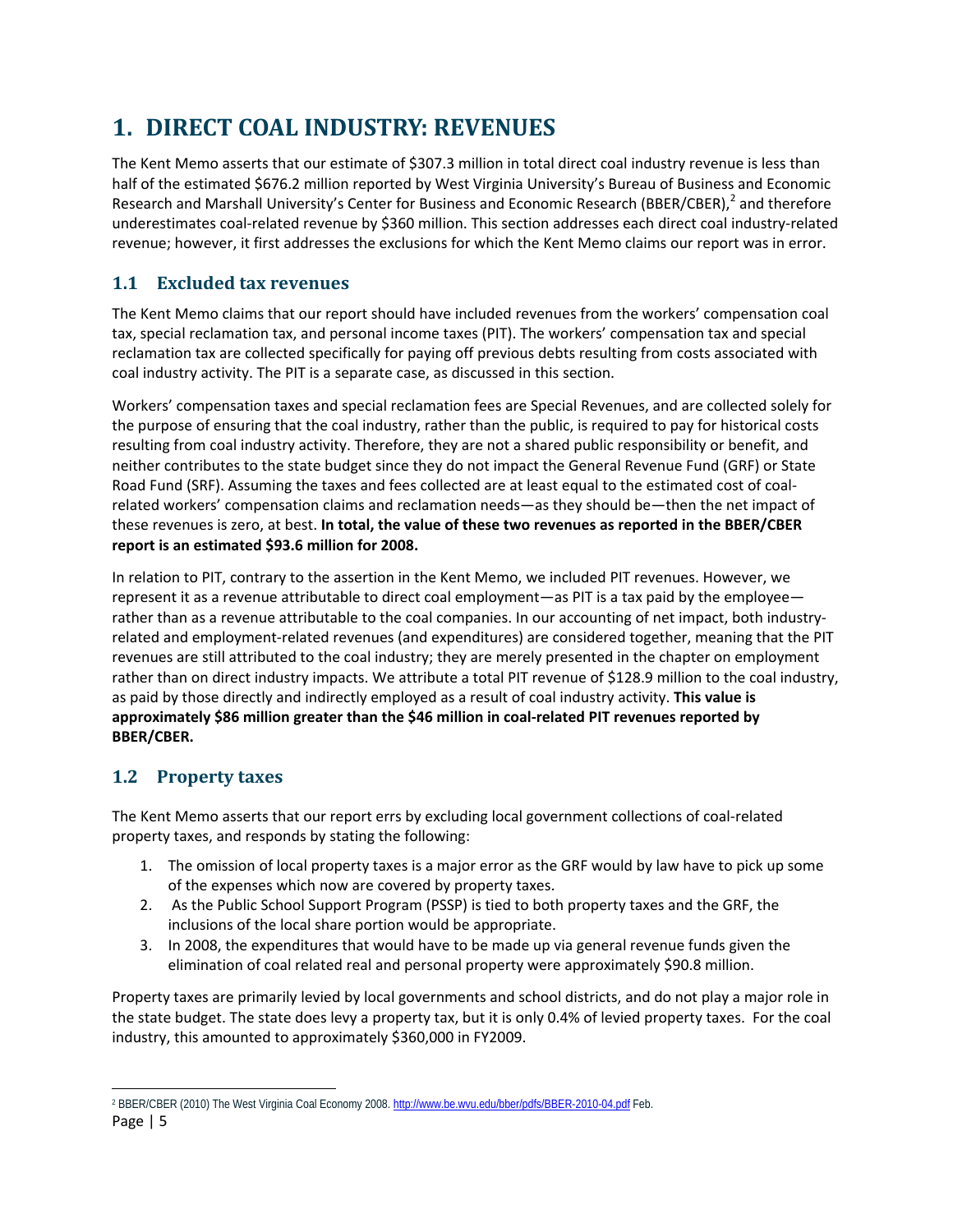We agree that our report should have considered the increase in local education aid (via the PSSP) from the state GRF due to the elimination of coal property (real and personal) from county school board valuations. However, it would be an arduous task to arrive at a precise estimate given that the West Virginia Property Tax Division does not compile coal property (real and personal) valuations for each county. That said, it is erroneous to count the entire \$90.8 million as revenue "that would have to be made up via general revenue funds," because the only cost to the state GRF would be the additional State Aid to Schools funds to county school boards that would result from a drop in coal property taxes. The \$90.8 million in the Kent Memo represents total revenue for not just county school boards, but also county government and municipalities. County government and municipalities could make up this lost revenue by increasing levy rates and/or business taxes and fees. It is therefore inappropriate to attribute the full value as a benefit to the state.

The school aid formula (Public School Support Program) is used to calculate a minimum school funding allowance for each school district. Each school district is responsible for its own share of the funding under the formula, which totaled 80% of regular school levy property tax collections in 2009. Subtracting the school district's share from the funding allowance gives the total aid provided by the state. In 2009, the total funding allowance for all school districts was about \$1.52 billion. Regular school district property tax collections were about \$463 million, making the total local share about \$373 million (80% of \$463 million = \$373 million). Subtracting \$373 million from the total allowance of \$1.52 billion gives a state's payout of about \$1.15 billion.

Because of the school aid formula, property taxes paid by the coal industry contribute to the local share, which lowers the state contribution to county school districts. The estimated \$90.8 million paid by the coal industry includes all property taxes, which are paid to the state, counties, municipalities, and school districts, as well as through regular and excess levies. The school aid formula only accounts for property taxes paid to county school districts, and then only those raised by the regular levy. In 2009, 66.5% of property taxes were collected by school districts, and of that about 49.7% were collected through the regular levy rate. This means that of the \$90.8 million paid by the coal industry, about \$29.7 million (66.5% of \$90.8 million is \$59.8 million. 49.7% of \$59.8 is \$29.7 million) is factored into the school aid formula.

Taking out the \$29.7 million from local collections (\$463 million) leaves \$433.3 million, making the local share \$346.6 million (80% of \$433.3 is \$346.6 million). This would increase the school aid from the GRF from \$1.149 billion to \$1.175 billion, a difference of about \$31.5 million, assuming the funding allowance stays the same. Therefore, local property taxes paid by the coal industry save the state about \$31.5 million, due to the school aid formula. This amounts to \$59.3 million less than the Kent Memo contends. We include this as a state benefit of \$31.5 million in our revised accounting of direct coal revenues at the end of this section.

## **1.3 Coal severance tax**

The Kent Memo correctly states that we present a coal severance tax revenue that is 70% of the value reported in the BBER/CBER report. The BBER/CBER report presented a total coal severance tax revenue of \$412.7 million for *calendar year 2008* (CY2008). Table 2 of our report presents a gross revenue of \$371 million for *fiscal year 2009*—our year of analysis—for a difference of \$41.7 million. This fact alone, that our years of analyses are offset by six months, accounts for much of the difference in our estimates.

An additional difference, as the Kent Memo points out, is that our report deducts for distributions to local government (\$35.5 million), and for transfers of severance tax revenue to the Workers' Compensation Debt Reduction Fund (\$35.6 million) and the Infrastructure Fund, and calculates that the actual benefit to the State arising from the coal severance tax amounted to \$281.4 million for FY2009.

While our report recognizes that the coal severance tax benefits local governments and municipalities, we exclude distributions to local governments—amounting to \$35.5 million in FY2009—because these revenues are not deposited into either the GRF or the SRF, and as such do not impact the state budget. A loss in county severance tax revenues is not covered by increased state funds, and counties could raise levy rates or enact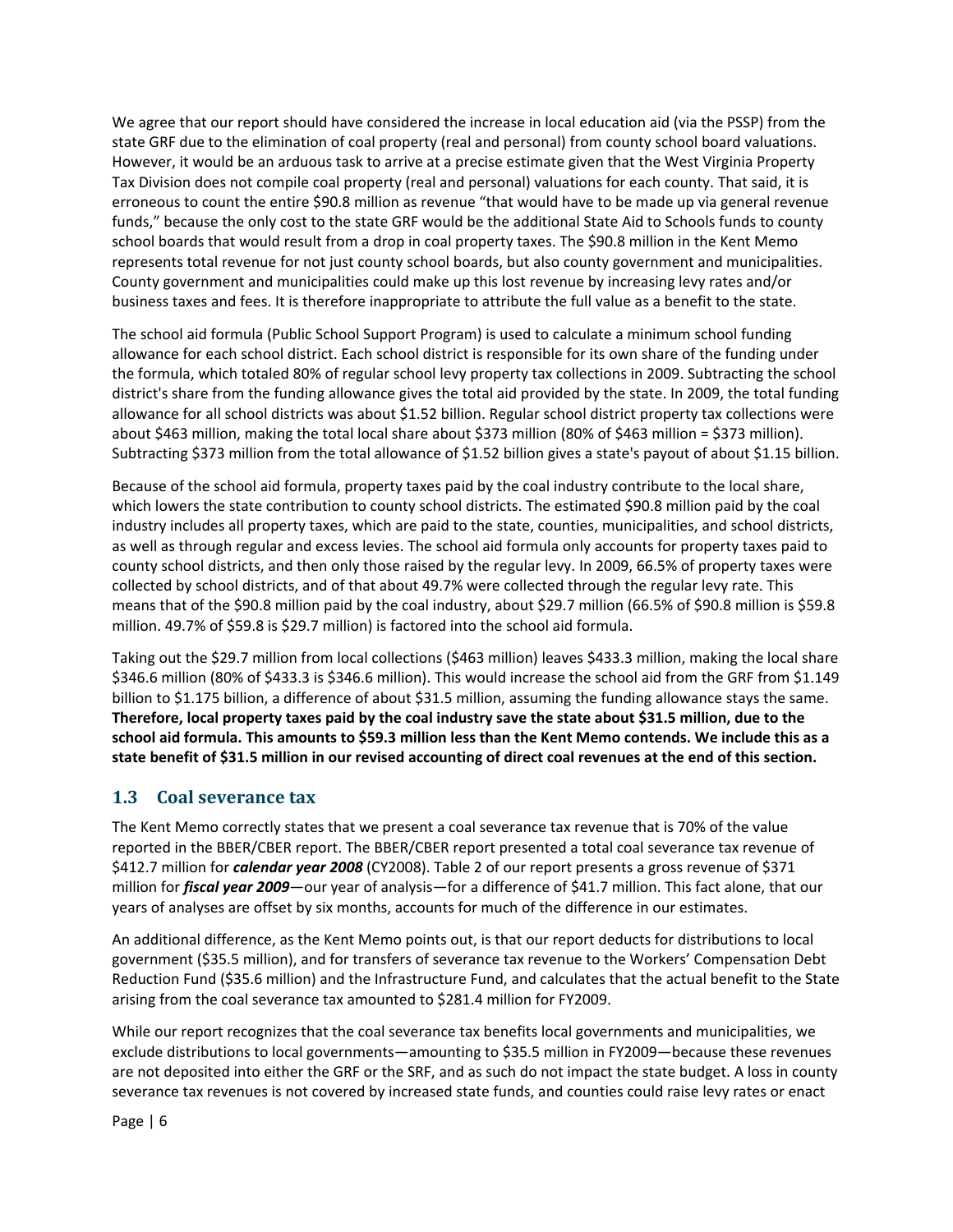fees to make up this lost revenue. Moreover, county distributions of coal severance tax revenues are at the whim of market forces (production and price) associated with coal, and the State does not guarantee a minimum distribution to counties should production or price levels fall.

### Therefore, county distributions of the coal severance tax do not impact the State budget, and we did not **consider them in our accounting of the net impact of the coal industry.**

We exclude coal severance tax revenue transfers to the Workers' Compensation Debt Reduction Fund and Infrastructure Fund for the same reason that we exclude consideration of Special Revenues—that these are transfers made in order to cover costs associated with past coal industry activity, and do not impact the GRF or SRF. **However, both the BBER/CBER report and the Kent Memo ignore this fact.**

The Kent Memo states that without these transfers, *"The state might have to pick up at least some of these* costs from general revenue if the severance tax were eliminated. This is certainly the case for the Workers' *Compensation Debt Reduction Fund. The worst case scenario would be for these programs to go unfunded."* This statement misses, or neglects to address, a few important points:

- 1. The state already collects a separate workers' compensation coal tax for purposes of paying off the "Old Fund," a tax that generated nearly \$80 million in FY2009. This means that the reduction of the "Old Fund" debt resulting from coal‐related tax payments would continue unabated (and would therefore not be "unfunded" as the Kent Memo claims) as long as the tax remains in place.
- 2. The transfer from the coal severance tax to the Workers' Compensation Debt Reduction Fund only began after the State assumed responsibility in 2005 for the "Old Fund" debt related to workers' compensation claims, and was only meant to be a short‐term transfer through FY2009.
- 3. As such, the transfer represents a source of lost revenue from the coal severance tax, and therefore cannot be represented as a revenue benefiting the state budget. The transfer is more appropriately considered as a cost to the state associated with coal of \$35.6 million for FY2009.
- 4. Transfers to the Infrastructure Fund, authorized by the 1994 Infrastructure Improvement Amendment, are dedicated to servicing debt and paying off outstanding principle on nearly \$270 million from bonds issued for economic development and water treatment projects between 1996 and 2000. These transfers reduce the amount of coal severance tax revenues deposited into the GRF, thereby rendering them unavailable for public benefit.

**These three distributions—to local governments, the Workers' Compensation Debt Reduction Fund, and the Infrastructure Fund—amounted to a total of \$89.5 million in FY2009. Adjusting the coal severance tax revenue reported by BBER/CBER accordingly reduces the value to \$323.2. Further adjusting the value to account for the discrepancy resulting from the difference in the period of analysis reduces the BBER/CBER value to \$281.5 million, approximately equal to our reported value of \$281.4 million.**

## **1.4 Corporate Net Income and Business Franchise taxes**

After repeated requests made to the West Virginia Department of Revenue (WVDOR) and the Governor's Office for data on the corporate net income and business franchise taxes (CNIT/BFT) paid by the coal industry in FY2009 were rejected or ignored, the West Virginia Center on Budget and Policy (WVCBP) submitted a Freedom of Information Act request on April 16, 2010 to the WVDOR to obtain this information. WVDOR responded on April 21, 2010, informing WVCBP that the department "does not have the requested records in its possession." Keeping in mind that such data were provided to the authors of the BBER/CBER report, WVDOR responded to our own request by stating that:

*Valid statistical allocation to the coal industry is not possible without significant additional research. The Freedom of Information Act does not require an agency to do research, to analyze data or to create records in order to respond to a Freedom of Information Act request.*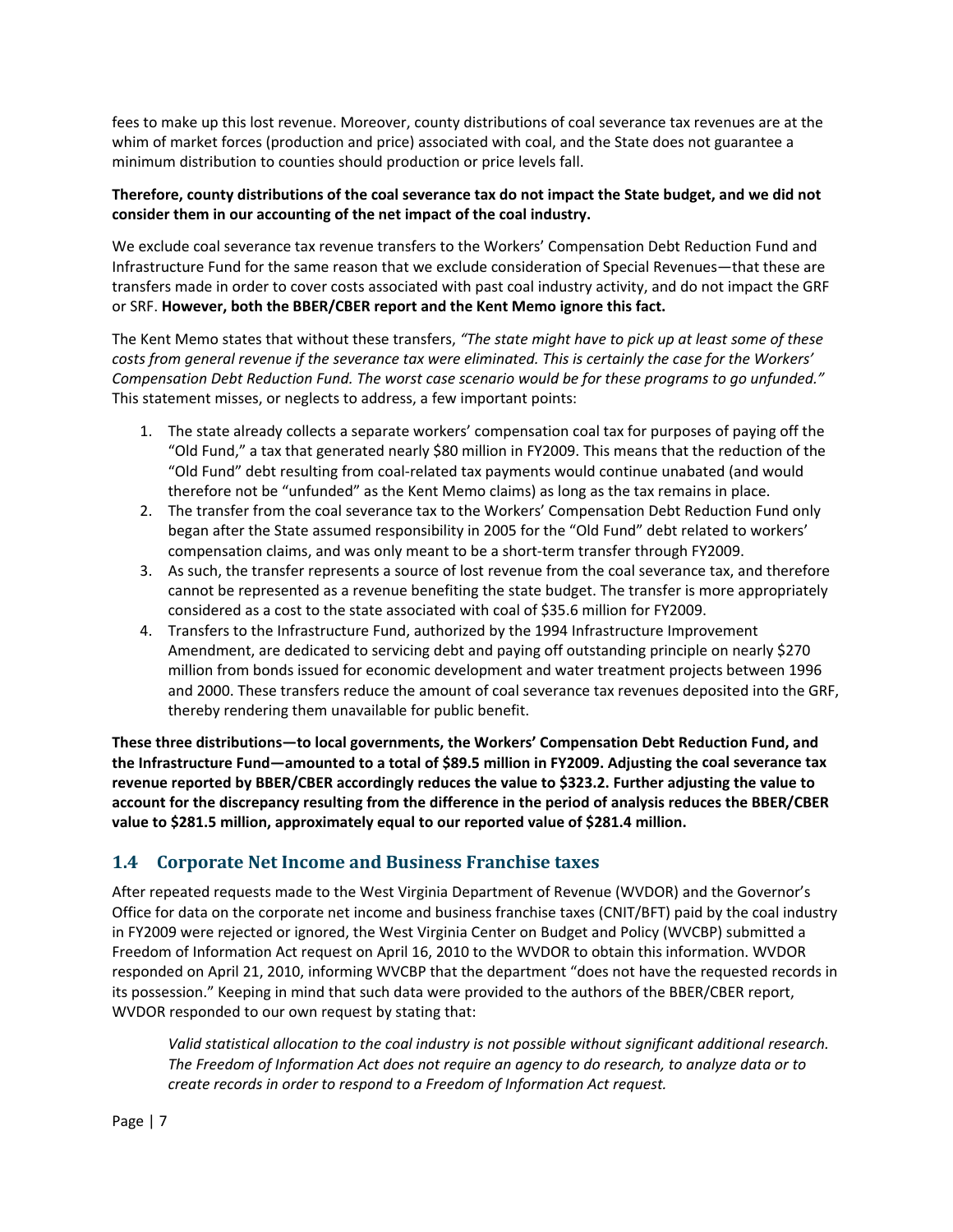Because WVDOR was unwilling to provide this information, our only course of action was to employ the method of multiplying total CNIT/BFT collections in FY 2009 (\$270.2 million) by the percent of Gross State Product generated by the coal industry, which we estimated to be approximately 7%. This resulted in an estimated CNIT/BFT revenue attributable to coal of \$19.0 million.

**This methodology produced a revenue estimate of approximately \$6.6 million less than the estimate of \$25.6 million contained in the Kent Memo. However, this discrepancy may be lessened by an adjustment for the period of analysis.** For instance, total CNIT and BFT revenues fell by \$118 million between FY2008 and FY2009, representing a decline of 30%. Applying that rate of decline to the \$25.6 million in CNIT/BFT reported by BBER/CBER results in an adjusted CNIT/BFT revenue attributable to coal of \$17.9 million—or, approximately \$1 million less than our own reported CNIT/BFT revenue.<sup>3</sup>

After adjusting for observed declines in total CNIT/BFT revenues on the state level, our reported revenue approximates the true value, meaning that our methodology produced a highly precise result. In short, adjusting BBER/CBER's value for the decline in total state CNIT/BFT collections between FY2008 and FY2009 produces a result approximately equal to our estimate. **Therefore, we will assume that our CNIT/BFT value for FY2009 is accurate.**

## **1.5 Conclusion: Direct coalrelated revenues**

Table 1 provides a new comparison of direct coal industry revenues. In order to make a more direct comparison, the table excludes personal income taxes from both sides, and the final row adjusts the BBER/CBER totals to reflect the decline in coal severance tax revenues and the CNIT/BFT revenues between 2008 and 2009.

|                                        |                       | <b>Downstream</b> |                   |
|----------------------------------------|-----------------------|-------------------|-------------------|
| Tax type                               | <b>BBER/CBER 2008</b> | FY2009 (revised)  | <b>Difference</b> |
| Local property tax                     | \$90.8                | \$31.5            | \$59.3            |
| State property tax                     | \$0.0\$               | \$0.4\$           | (50.4)            |
| Coal severance tax                     | \$412.7               | \$281.4           | \$131.3           |
| Workers' compensation                  | \$80.0                | \$0.0\$           | \$80.0            |
| CNIT/BFT                               | \$25.6                | \$19.0            | \$6.6\$           |
| Special reclamation                    | \$13.6                | \$0.0\$           | \$13.6            |
| Sales and use                          | \$3.6                 | \$3.7             | (50.1)            |
| Coal Resource Transportation Road Fund | \$3.9                 | \$1.7             | \$2.2             |
| Overweight truck fees                  | \$0.0\$               | \$0.8\$           | (50.8)            |
| Coal company donations                 | \$0.0\$               | \$0.3\$           | (50.3)            |
| Personal income                        | n/a                   | n/a               | n/a               |
|                                        |                       |                   |                   |
| Total direct coal industry revenue     | \$630.2               | \$338.8           | \$291.4           |
| Adjusted                               | \$579.8               | \$338.8           | \$241.0           |

### **Table 1: Comparison of direct coal industry revenues (in million \$)**

As the table shows, before adjusting the BBER/CBER revenues for the difference in the time period of analysis, their reported total for direct coal industry revenues amounts to \$630.2 million, as compared to the original CY2008 total of \$676.2 million. The difference is that PIT values are removed since they are an employment-related revenue. Adding \$31.5 million for local coal-related property taxes brings our own total for direct coal industry revenues to \$338.8 million, up from our previously reported total of \$307.3 million.

 3 This calculation requires further adjustment for the difference in CNIT/BFT revenues between CY2008 and FY2009, rather than between FY2008 and FY2009, as was done here. However, it is unlikely that such a refinement would produce a significantly different result.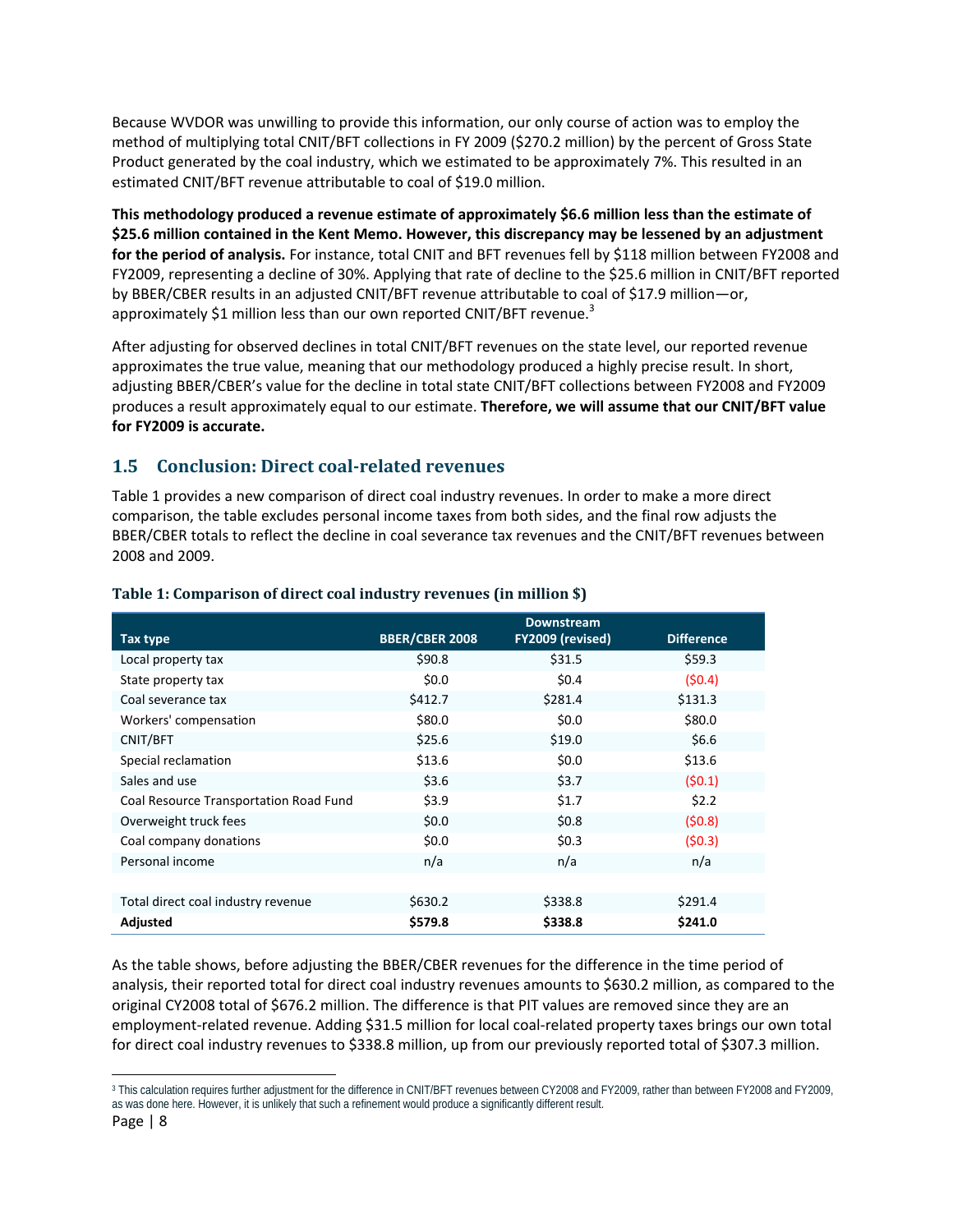This revision reflects our agreement with the Kent Memo that we failed to account for local property tax revenues that—in the absence of coal-related property taxation—would have been replaced by state funds from the GRF. Given our responses to various criticisms in the Kent Memo, we would argue that the BBER/CBER report overestimated coal industry revenues by \$291.4 million. However, some of the BBER/CBER‐reported revenues must be adjusted for the difference in the time period of analysis.

Making those adjustments, as shown in the bottom line of the table, results in a BBER/CBER total direct coal industry revenue of \$579.8 million. No similar adjustments are required for the our data because we adjusted the CY2008 BBER/CBER values to reflect declines in CNIT/BFT and coal severance tax revenues between 2008 and FY2009. **The new data show that the BBER/CBER report over‐reports the coal industry's direct, non‐ employment contribution to the State budget by \$241 million, and that the actual direct contribution of the coal industry to the state budget is \$338.8 million.**

## **2. DIRECT COAL INDUSTRY: ONBUDGET EXPENDITURES**

The only criticism in the Kent Memo of our estimated on-budget expenditures for supporting or regulating the coal industry pertains to the estimated state expenditure for repairing damages to roads and bridges on coal haul roads that are not a part of the Coal Resource Transportation System (CRTS).

## **2.1 Expenditures for repairing roads and bridges damaged by coal trucks**

The Kent Memo asserts that our report incorrectly attributes all damages to non‐CRTS roads to the operation of coal trucks, stating that "it is not clear" whether our decision to extrapolate our estimated per‐mile repair cost for CRTS roads to non‐CRTS roads is "appropriate," given that the maximum weight allowed on non‐CRTS roads is 80,000 pounds while the maximum weight allowed on CRTS roads is 120,000 pounds.<sup>4</sup>

As background, our estimated state expenditure for repairing non‐CRTS roads and bridges amounts to \$25.7 million, while CRTS expenditures amount to \$67.3 million, for a total FY2009 state expenditure of \$93.0 million for repairing roads and bridges damaged by coal trucks. Therefore, by focusing solely on our calculation of non‐CRTS expenditures, the Kent Memo only criticizes 28% of our estimated expenditure, and does not raise any concerns or issues with the remaining 72% of our estimated cost. This neglect of the expenditures pertaining to damages from overweight coal trucks operating on CRTS roads distracts from the primary purpose of, and conclusions drawn from our analysis of coal truck‐related costs to the state budget.

For instance, the West Virginia Division of Highways (WVDOH) recognized as recently as 2009 that "The financial resources needed for highway and bridge repair on the CRTS exceeds the amount of funds available for those purposes…" and that "**The major concern of the WVDOH continues to be the collection and dedication of sufficient revenues to enable the maintenance and repair of the growing number of CRTS roads and bridges**."

The Kent Memo also fails to recognize that FY2009 coal industry contributions to the SRF—amounting to a mere \$2.8 million—fall far short of providing funds sufficient for covering damages to CRTS roads and bridges resulting from the operation of overweight coal trucks. Further, the Kent Memo does not speak to the primary conclusion of this section of our report: *that state taxpayers, rather than the coal industry, are* paying a heavy cost for the operation of coal trucks on state roads, particularly on the CRTS roads in the *southern counties.*

<sup>4</sup> It should be noted that with the tolerance levels allowed—namely, a 5% tolerance for 120,000 pound trucks and a 10% tolerance for 80,000 pound trucks—the actual allowable weights for coal trucks on CRTS roads is 126,000 pounds, while that for non-CRTS roads is 88,000 pounds.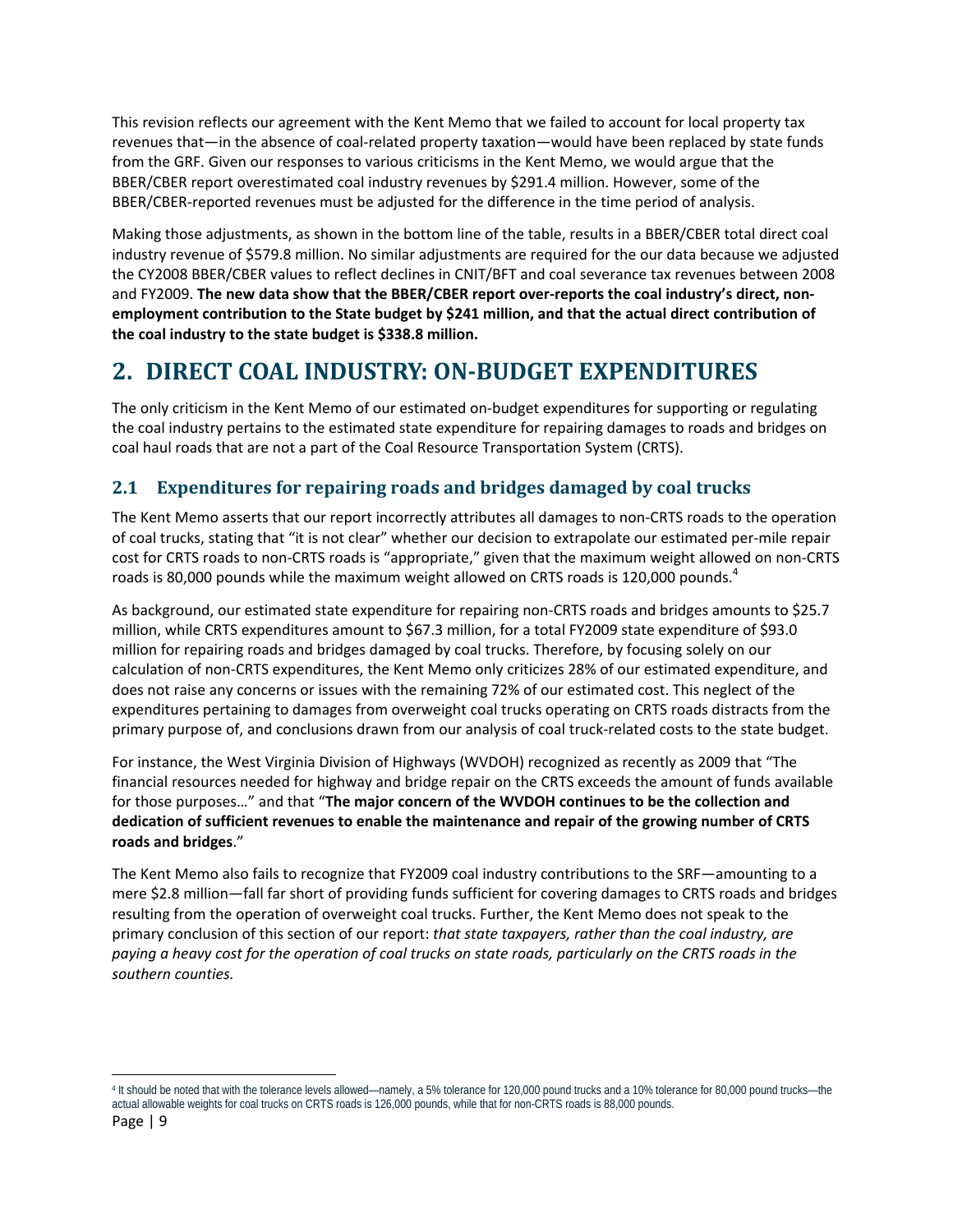Further, the Kent Memo neglects to recognize that—as we describe in our report—WVDOH has estimated an unfunded cost of \$300 million for repairing CRTS bridges damaged by overweight coal trucks, in addition to a 2002 estimate of \$2.8 billion for repairing damages to coal haul roads merely "to meet minimum federal standards." Adjusting for inflation and the expansion of the haulroad system, our report estimates a total unfunded "legacy" cost for repairing previous damages to roads and bridges resulting from the operation of coal trucks to \$3.7 billion. **In total, the unfunded legacy cost on state roads and bridges associated with coal truck damages amounts to an estimated \$4 billion.** This is significant because state data show that damages to the CRTS are increasing as the system expands, and as the number and average weight of CRTS permits continue to grow.

Finally, to address the criticism of our non‐CRTS expenditure estimate, we recognize the uncertainty in our method for estimating non-CRTS expenditures. The true non-CRTS expenditure may or may not amount to \$25.7 million; however, without an official state estimate, it is impossible to confirm the accuracy of our estimate. To be fair, it is not known whether the actual expenditure on non‐CRTS roads is less than or greater than our estimate, as the true value depends on which improvements were actually funded in FY2009.

**Therefore, lacking official state data for such expenditures, additional data and information pertaining to** trucks operating on non-CRTS roads, and a more precise method for estimating non-CRTS expenditures, we **continue to use our original estimated expenditure of \$25.7 million for non‐CRTS roads.** We invite a refinement of our analysis by WVDOH or an independent commission.

## **3. DIRECT COAL INDUSTRY: OFFBUDGET EXPENDITURES**

The Kent Memo has the following to say about our inclusion and calculation of off‐budget tax expenditures:

*The Downstream report indicates that two significant "tax expenditures" have the same fiscal impact of on‐budget government expenditures. The two largest identified in the report ("Purchase for resale" and Natural Resource production" tax exemptions) account for approximately \$168 million (or roughly 96% of the \$173 million total off‐budget tax expenditures supporting coal).*

*In general terms, while "tax expenditures" lessen the ability of state government to expend for service provision, the assumption that they behave in the manner as direct on‐budget expenditures is* misleading. If that logic were to hold, all exemptions or tax rates at anything lower than 100 percent *could be considered "tax expenditures." It may be foregone revenue, but not necessarily a hard cost to the state.* 

For the "Purchase for resale" component, the authors apply the general 6% sales and use tax rate to an *estimated \$1.4 billion gross coal production value for FY 2009. The resulting \$85.5 million dollar "tax expenditure" estimate has a more methodological problem. The coal produced and distributed to power plants, manufacturers and other consumers' is not a final product for the vast majority of tonnage purchased. In the case of electricity generation, coal is a intermediate input to the final product/service and would not necessarily be taxable at the sales and use rate of 6%.* 

Only states with a gross receipts tax or some version of value-added taxation taxes inputs to final products. In such cases the input is taxed when it is sold to the user and taxed again when it is included *in the final product. To do so creates "pyramiding" or double taxation. This exclusion of applying the* sales and use tax to inputs is extended to all business in the state, not just to mined coal and is justified *by sound economic theory.* 

*While the estimator employed in determining the direct use tax exemption for the coal industry (7% of GDP attributable to coal multiplied by the total direct use exemption for all applicable activities) may be reasonable, the question remains regarding the appropriateness of classifying this exemption as another hard cost.*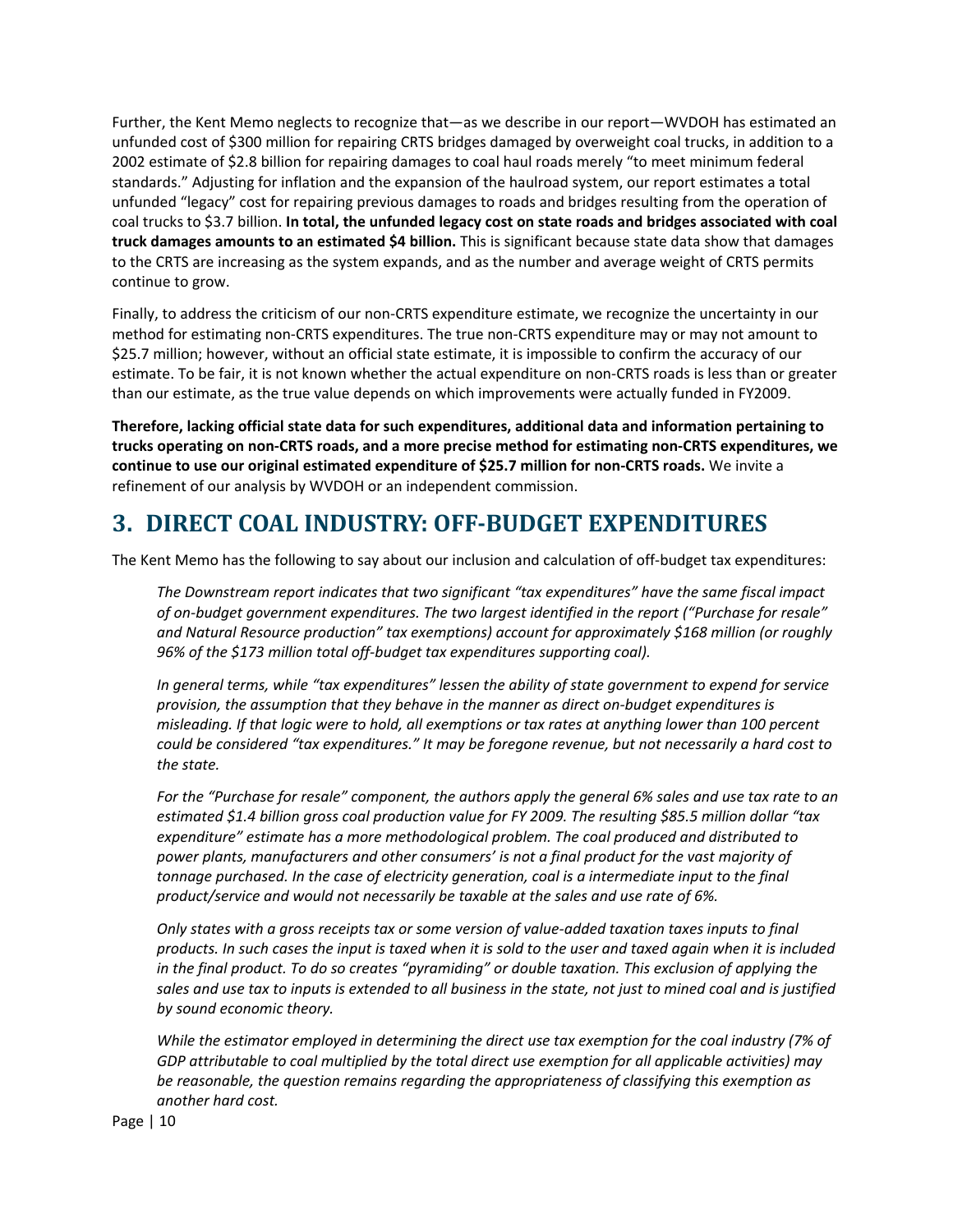To respond, we cite WV Code § 11‐10‐5s(c), which defines tax expenditures as "exclusions, deductions, tax preferences, credits and deferrals designed to encourage certain kinds of activities or to aid taxpayers in special circumstances." Additionally, as noted in our report, the Tax Department's reports on state tax expenditures recognizes that programs funded through tax expenditures are, in effect, receiving priority funding over other programs.

While economic benefit in terms of job creation or revenue generation may result, the Tax Department also notes that tax expenditures "tend to reduce economic efficiency through promotion of some economic activities over others," and, perhaps more importantly, that *"the value of the expenditures should be minimized because their cost is distributed among other taxpayers."*

Harvard economist Martin Feldstein, a former economic advisor to President Reagan and regular contributor to the *Wall Street Journal*, finds that:

*"…because they [tax expenditures] result in the loss of revenue that would otherwise be collected by the government—they are equivalent to direct government expenditures. That's why tax and budget experts refer to them as "tax expenditures."* 

The conservative Tax Foundation maintains that:

*"…economists all over the political spectrum agree…that tax expenditures are really just spending in disguise and that their use shrinks the tax base and forces up tax rates. States are effectively subsidizing all the activities associated with their tax expenditures, like higher education, home ownership, or renewable energy…When tax expenditures are correctly viewed as spending, it becomes clear that states need to be accountable for how much they are spending through their tax codes…"* 

Tax expenditures are often referred to as "foregone revenue" since they are one way for applying the general tax regime to pursue a policy objective. Tax expenditures tend to generate horizontal inequity, given that not all people or companies have the same consumption needs or preferences. They also generally require higher tax rates in order to collect a given amount if part of the potential revenue is lost through tax expenditures.

From a strictly budgetary point of view, the difference between tax expenditures and direct spending is that the latter is carried out over two stages. Direct spending includes the revenue and the payment or transfer of the subsidy, whereas tax expenditures only cover the payment. Excluding tax expenditures from budget accounting violates the budget principle of non‐compensation of revenues and costs.

The most common approach in estimating the value of tax expenditures is the "revenue foregone approach" that is included in the official West Virginia Tax Expenditure studies. This approach measures how much tax revenue is reduced, relative to a benchmark, for each tax expenditure, based on no behavioral changes. The "revenue gain approach" measures how much revenue could increase if a particular tax expenditure were removed after adjusting for behavioral effects associated with the change. While the latter would be preferable in determining the revenue cost of tax expenditures, there are considerable practical difficulties in producing these estimates. These difficulties include assuming a range of policy outcomes, the price elasticity of coal and responsiveness of coal companies, and other information about the behavior of coal companies and the behavior of taxpayers affected by the policy change. Given the enormity of such an undertaking, and the impracticality of employing such a technique, our report used the standard method of estimating the cost based on the value provided in the 2010 West Virginia Tax Expenditure Report.

**However, we agree with the Kent Memo that the "purchase for resale" tax exemption should not have** been included in the report, as most other states do not tax these intermediate inputs and the exemption **is uniform across all industries.** That said, the application of the "direct use exemption" for natural resource production should be included because the exemption is not uniformly applied.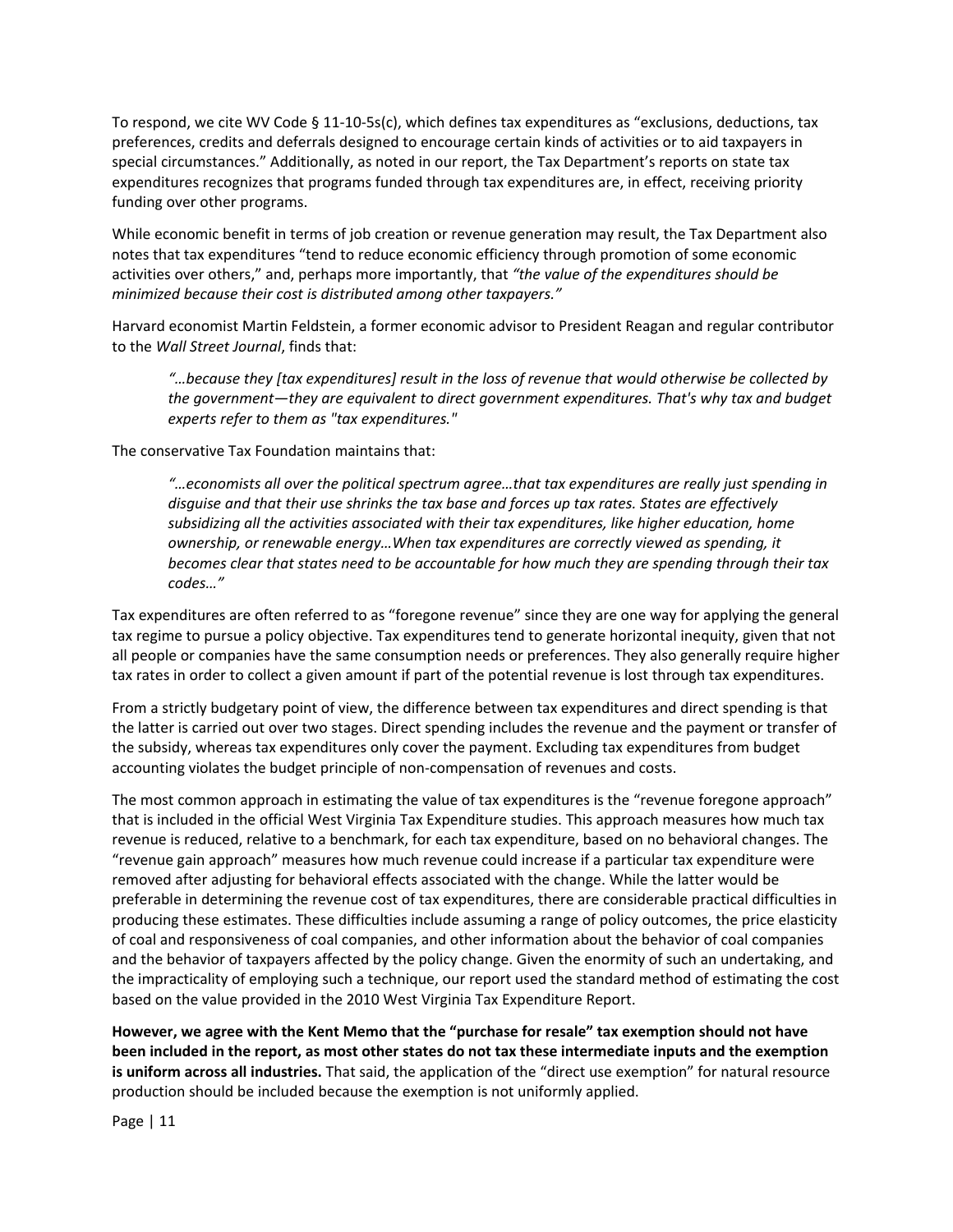The direct use "natural resource production" tax exemption applies to certain purchases made by coal companies in the process of producing coal and reclaiming mined lands. Businesses in West Virginia and across the nation pay sales taxes on many of their inputs (business purchases). Alan D. Vaird, a resident fellow at the conservative American Enterprise Institute for Public Policy Research, noted in *Tax Analysts* that sales taxes paid by business purchases amounted to "roughly 40% of nationwide sales tax revenue."

In 2009, the Tax Foundation examined 20 types of taxes on business purchases in each state that levied a sales tax and found that almost every state taxes some form of business-to-business transaction. For example, Hawaii taxes 18 of the 20 types of purchases surveyed, including for "raw materials." West Virginia applied a sales tax to 12 business-to-business transactions. Many states even apply a sales tax to manufacturing equipment purchased by businesses.

Unlike the coal industry, which does not pay a sales tax on certain purchases, many businesses in West Virginia must pay a 6% sales tax on major inputs into their businesses that they then sell to customers. For example, according to the Tax Foundation, West Virginia does not provide an exemption for business purchases on software, even though this is a major input for many of our state's businesses. **In sum, unless** West Virginia moves to provide an across-the-board sales and use tax exemption for all direct use business **purchases, then we hold that these purchases qualify as a tax expenditure specifically aimed at supporting the coal industry.** 

Finally, an off‐budget expenditure not calculated in our report that should have represented a cost to the GRF was the thin‐seam coal tax credit, valued at \$68.7 million in 2008 and \$54.6 million in 2009. *Therefore,* the average value of the thin-seam tax credit for 2008 and 2009 was \$61.7 million, and we will use this value *in our new calculation of off‐budget expenditures supporting the coal industry in FY2009.* 

This credit, similar to the direct use exemption, is included in the West Virginia Tax Expenditure Report as a tax expenditure and should be reflected as a cost to the state unless proven otherwise. Another off‐budget expenditure that should have been included in the report is the Economic Opportunity Credit. However, we could not include this as a cost because WVDOR failed to provide the amount of the expenditure.

Overall, given our agreement with the Kent Memo that the Purchase for Resale tax expenditure (\$85.5 million) should not have been included, our assertion that the direct use tax exemption for natural resource production (\$82.5 million) should be included, and our decision to include the thin seam tax credit (\$61.7 million), we present a new total for estimated off-budget expenditures supporting the coal industry.

**Total off‐budget tax expenditures supporting the coal industry in FY2009 amount to an estimated \$150.0 million.** The new estimate reflects a reduction of \$23.8 million from the previous estimate of \$173.8 million.

| Tax expenditure                                       | <b>Applicable taxes</b>       | <b>Amount</b> | <b>Percent of total</b> |
|-------------------------------------------------------|-------------------------------|---------------|-------------------------|
| Direct use exemption (natural<br>resource production) | Sales and use taxes           | \$82,480,000  | 55%                     |
| Thin-seam tax credit                                  | Coal severance tax            | \$61,650,000  | 41%                     |
| Residual tax credits                                  | Coal severance tax, CNIT, BFT | \$3,350,000   | 2%                      |
| Waste coal tax credit                                 | Coal severance tax            | \$1,870,000   | 1%                      |
| Coal loading facilities credit                        | Coal severance tax, BFT       | \$600,000     | 0%                      |
| Annual credit                                         | Coal severance tax            | \$50,000      | 0%                      |
| Total                                                 |                               | \$150,000,000 | 100%                    |

#### **Table 2: Offbudget expenditures supporting coal**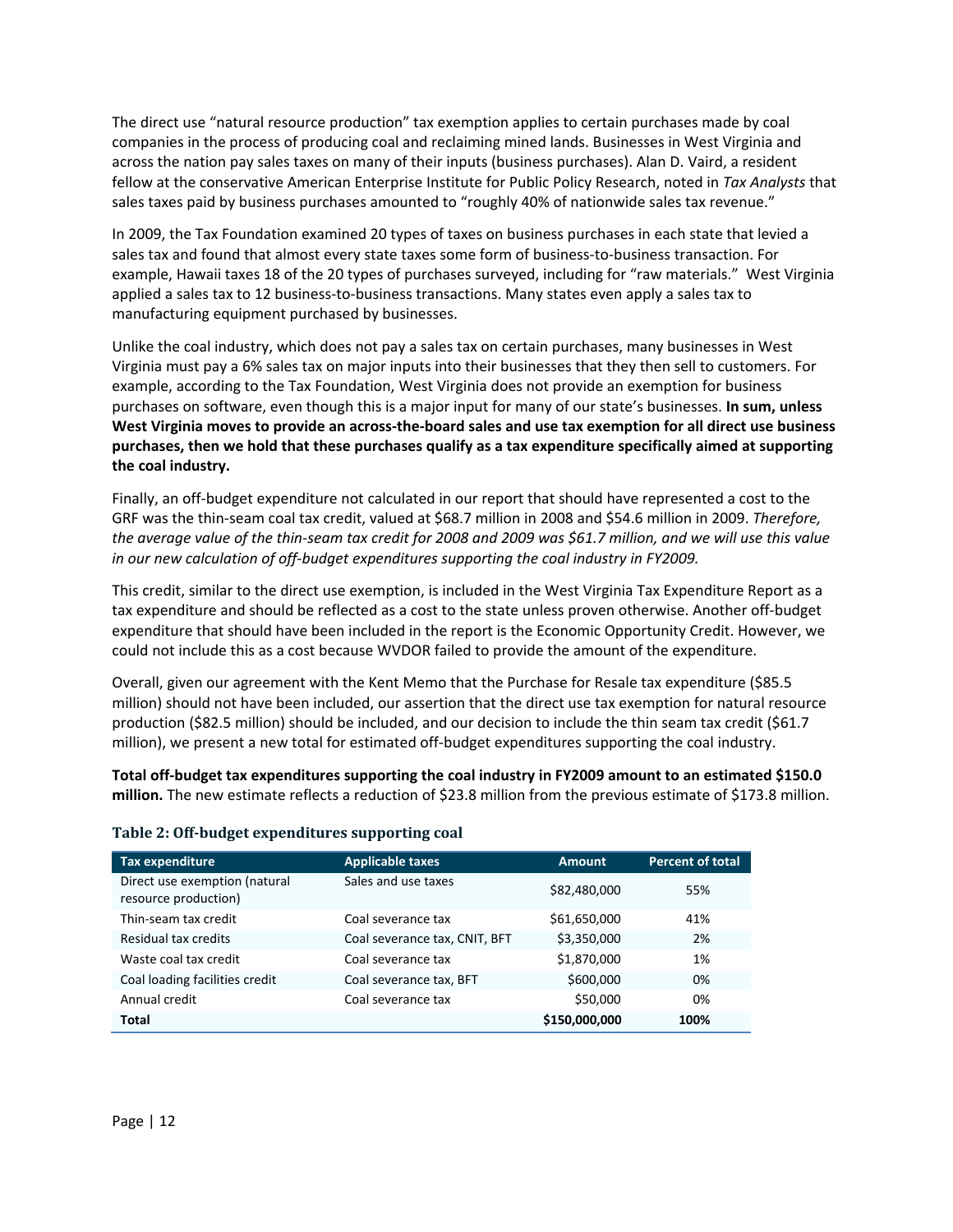## **4. STATE EXPENDITURES SUPPORTING COALRELATED EMPLOYMENT**

The Kent Memo's primary argument related to our calculation of employment‐related expenditures is that our method errs in using a per‐employee factor instead of a per‐capita factor. In other words, our method uses "percent of total employment," and multiplies that percentage by the remaining state expenditures from the GRF and SRF after subtracting for on‐budget expenditures. The Kent Memo argues that this method overestimates state expenditures for supporting direct and indirect coal‐related employment by assuming that the only people receiving benefits from state expenditures are those who are employed, while in fact all citizens of the state, whether employed or not, receive benefits from state expenditures.

Arguing for the alternative method of using a per‐capita factor for estimating employment‐related expenditures, the authors of the Kent Memo state that:

*"A more accurate estimate uses the methodology of the U.S. Census Bureau and the Bureau of Economic Analysis, [which] is to allocate expenditures over the entire population of a state, since…all its citizens receive benefits from state expenditures."* 

First, neither the US Census Bureau nor the Bureau of Economic Analysis has an official method for allocating state expenditures for employees or residents. **However, we recognize that there is more than one possible method for calculating state expenditures for coal employees. Still, we maintain that there is a strong argument, and even a precedent, for estimating expenditures based on a per‐employee factor.**

We chose our method in order to ensure methodological consistency with a similar 2009 report for Kentucky published by the Mountain Association for Community Economic Development (MACED), which, in turn, drew upon a 1980 study titled "The Fiscal Impact of the Kentucky Coal Industry,"<sup>5</sup> commissioned by the Kentucky Legislative Research Commission and conducted by respected economist Richard G. Sims. The Sims report estimated state coal‐related employment expenditures by calculating the ratio of state population to total non‐agricultural workers, and applying that ratio to total coal‐related employment in order to estimate the number of citizens whose family incomes "may be termed coal related." Sims multiplied that number by the average per‐capita expenditure to come up with the state coal‐related employment expenditure.

While this method takes a longer route than our own, the underlying assumption is the same: that a coal miner's income supports more than just the miner. In other words, it is likely that the miner is the primary income earner in the family. Therefore, state expenditures to support the coal miner automatically represent expenditures to support the miner's family members. Calculating employment expenditures based on a per‐ capita factor, as recommended by the Kent Memo, ignores this fact. The Sims methodology produces an estimate nearly equal to our own, and serves as a precedent for conducting our own analysis.

Despite this historical justification, we recognize that our method involves an inherent problem in that it does fail to account for state expenditures for the unemployed. However, in the same manner, the methodology proposed by the authors of the Kent Memo is also problematic, in that it ignores the fact that coal miners and other coal‐related employees are often the primary income earners in their families.

Finally, as the Kent Memo neglected to address our estimates for employment‐related *revenues*, these will not be considered here. However, it is notable that our estimate for PIT revenues associated with coal employees exceeded the value for PIT revenues reported by BBER/CBER by approximately \$86 million, and, further, that we consider not only PIT revenues, but all revenues attributable to coal industry employees, both direct and indirect.

 <sup>5</sup> http://www.lrc.ky.gov/lrcpubs/rr172.pdf

Page | 13